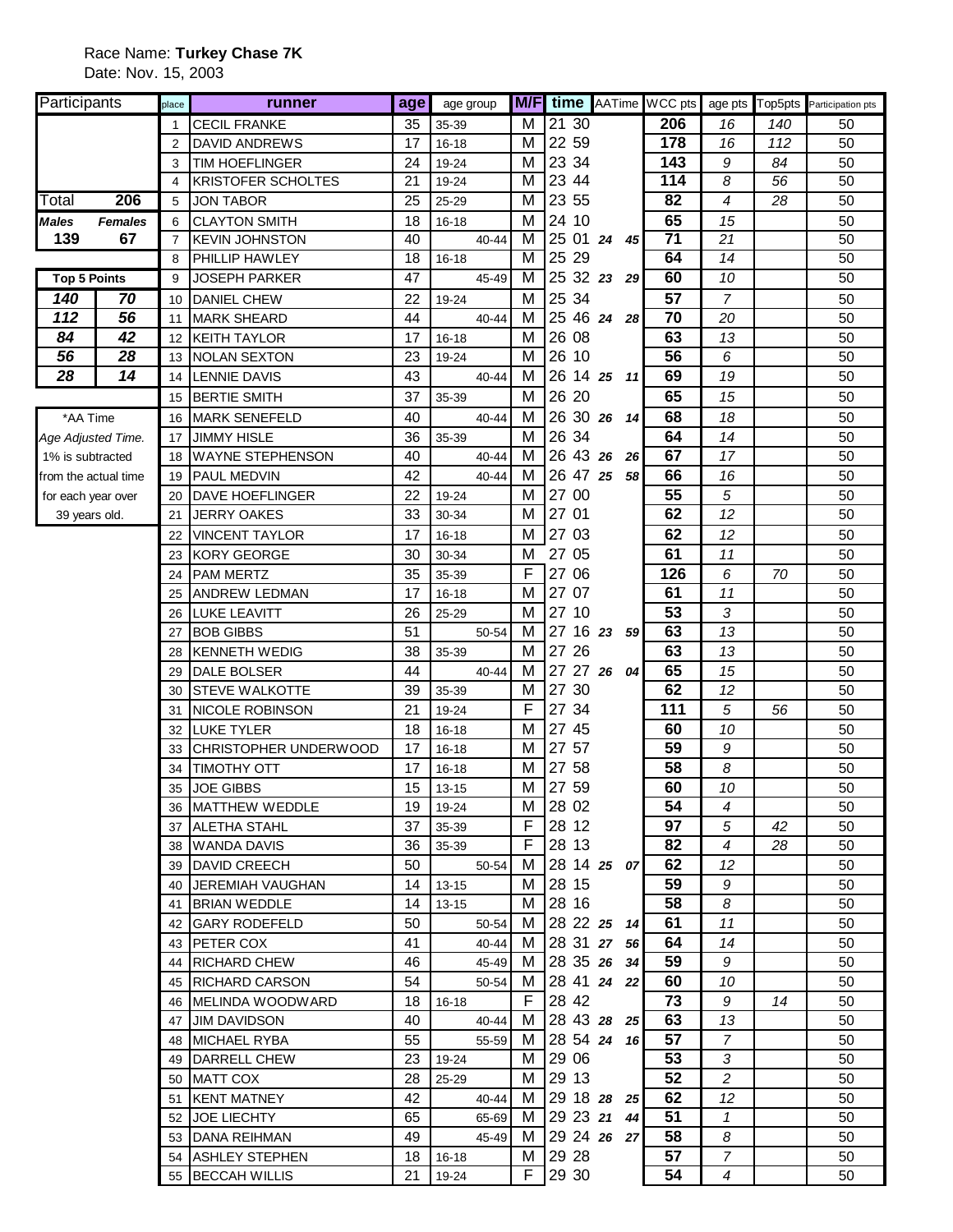| 56 | <b>SHANNON KENDALL</b>  | 21 | 19-24     | F  | 29 30       |                 | 53 | 3                       | 50 |
|----|-------------------------|----|-----------|----|-------------|-----------------|----|-------------------------|----|
|    |                         |    |           |    |             |                 |    |                         |    |
| 57 | <b>TODD ZIMMERMAN</b>   | 31 | 30-34     | м  | 29 42       |                 | 60 | 10                      | 50 |
|    | 58 ALEX LAIN            | 13 | $13 - 15$ | м  | 29 43       |                 | 57 | $\overline{7}$          | 50 |
| 59 | DARRIN DOLEHANTY        | 39 | 35-39     | М  | 29 46       |                 | 61 | 11                      | 50 |
| 60 | EDDIE COLLIS            | 14 | $13 - 15$ | м  | 29 47       |                 | 56 | 6                       | 50 |
| 61 | <b>HOLMES FINCH</b>     | 38 | 35-39     | м  | 29 52       |                 | 60 | 10                      | 50 |
| 62 | RICHARD BARTON          | 50 | 50-54     | м  | 29 54 26    | 36              | 59 | 9                       | 50 |
| 63 | <b>GENE BLACK</b>       | 61 | 60-64     | м  | 29 58 23    | 22              | 51 | $\mathcal I$            | 50 |
| 64 | <b>IKURT STEINFORT</b>  | 33 | 30-34     | м  | 30 02       |                 | 59 | 9                       | 50 |
| 65 | <b>TERRY YANDL</b>      | 38 | 35-39     | м  | 30 04       |                 | 59 | 9                       | 50 |
| 66 | <b>KRISTINA TABOR</b>   | 25 | 25-29     | F  | 30 18       |                 | 57 | $\overline{7}$          | 50 |
| 67 | <b>MATT IVERSON</b>     | 16 | 16-18     | м  | 30 25       |                 | 56 | 6                       | 50 |
| 68 | <b>CHRISTEN KNIGHT</b>  | 14 | $13 - 15$ | F  | 30 30       |                 | 57 | 7                       | 50 |
|    |                         | 18 |           | м  | 30 38       |                 | 55 | 5                       | 50 |
| 69 | <b>JERAMIAH MCADAMS</b> |    | $16 - 18$ |    |             |                 |    |                         |    |
| 70 | <b>WALTER HICKMAN</b>   | 42 | 40-44     | м  | 30 40 29    | 44              | 61 | 11                      | 50 |
| 71 | STEFAN HARRY            | 9  | $0 - 12$  | м  | 30 41       |                 | 54 | $\overline{4}$          | 50 |
| 72 | <b>IRA MEANS</b>        | 36 | 35-39     | м  | 30 42       |                 | 58 | 8                       | 50 |
| 73 | TRACY BOWERS            | 32 | 30-34     | F. | 30 57       |                 | 55 | 5                       | 50 |
| 74 | TERRY DRYDEN            | 44 | 40-44     | м  | 30 58 29    | 25 <sub>1</sub> | 60 | 10                      | 50 |
| 75 | <b>IBRAD LAMBERT</b>    | 38 | 35-39     | м  | 31 05       |                 | 57 | $\overline{7}$          | 50 |
| 76 | <b>BEN TYLER</b>        | 15 | $13 - 15$ | м  | 31 20       |                 | 55 | 5                       | 50 |
| 77 | <b>MONIQUE SMITH</b>    | 44 | 40-44     | F. | 31 23 29    | 48              | 56 | 6                       | 50 |
|    | 78 DEREK METZGER        | 17 | 16-18     | м  | 31 24       |                 | 54 | $\overline{4}$          | 50 |
| 79 | <b>KRISSY ALYEA</b>     | 13 | $13 - 15$ | F  | 31 31       |                 | 56 | 6                       | 50 |
| 80 | <b>DAVE WILHITE</b>     | 29 | 25-29     | м  | 31 38       |                 | 51 | $\mathcal I$            | 50 |
| 81 | <b>BOB COVINGTON</b>    | 48 | 45-49     | м  | 31 41 28    | 49              | 57 | $\overline{7}$          | 50 |
| 82 | <b>KEN WALSCHLAGER</b>  | 36 | 35-39     | м  | 31 44       |                 | 56 | 6                       | 50 |
| 83 | <b>BRAD PITCHER</b>     | 33 | 30-34     | м  | 31 52       |                 | 58 | 8                       | 50 |
| 84 | <b>GENE MATZAT</b>      | 31 | 30-34     | М  | 31 54       |                 | 57 | $\overline{7}$          | 50 |
| 85 | <b>RICK HENLEY</b>      | 37 | 35-39     | м  | 31 58       |                 | 55 | 5                       | 50 |
| 86 | <b>CHARLIE MARSHALL</b> | 31 | 30-34     | м  | 31 59       |                 | 56 | 6                       | 50 |
| 87 | AARON STRAHOTA          | 30 | 30-34     | м  | 32 04       |                 | 55 | 5                       | 50 |
|    | <b>JACOB BOCKHOFER</b>  | 15 | $13 - 15$ | M  | 32 14       |                 | 54 | $\overline{4}$          | 50 |
| 88 |                         | 14 |           | F  | 32 18       |                 | 55 | 5                       | 50 |
| 89 | <b>ANNIE REIHMAN</b>    |    | 13-15     |    |             |                 |    |                         |    |
| 90 | PAULA HEAD              | 17 | 16-18     | F  | 32 18       |                 | 58 | 8                       | 50 |
| 91 | <b>CHRIS FINK</b>       | 31 | 30-34     | м  | 32 29       |                 | 54 | 4                       | 50 |
| 92 | <b>ZACH BURNS</b>       | 13 | $13 - 15$ | м  | 32 30       |                 | 53 | 3                       | 50 |
| 93 | ASHLEY GAGLIANO         | 18 | $16 - 18$ | F. | 32 40       |                 | 57 | 7                       | 50 |
| 94 | <b>JEFF HARRY</b>       | 33 | 30-34     | м  | 32 42       |                 | 53 | 3                       | 50 |
| 95 | <b>VINCE PUNZO</b>      | 42 | 40-44     | м  | 32 45 31    | 46              | 59 | 9                       | 50 |
| 96 | MAGGIE COX              | 41 | 40-44     | F. | 32 54 32    | 14 <sup>1</sup> | 55 | 5                       | 50 |
| 97 | <b>JOHN BURTON</b>      | 58 | 55-59     | м  | 32 58 26    | 42              | 56 | 6                       | 50 |
|    | 98 AUSTIN VANBASTELAER  | 12 | $0 - 12$  | M  | 33 15       |                 | 53 | 3                       | 50 |
|    | 99 RICK MURRAY          | 56 | 55-59     | м  | 33 23 27 42 |                 | 55 | 5                       | 50 |
|    | 100 PAMELA ROSS         | 17 | $16 - 18$ | F. | 33 26       |                 | 56 | 6                       | 50 |
|    | 101   TOM FERKINHOFF    | 41 | 40-44     | м  | 33 30 32    | 49              | 58 | 8                       | 50 |
|    | 102 WADE BANNING        | 13 | 13-15     | м  | 33 33       |                 | 52 | $\overline{c}$          | 50 |
|    | 103 JEFF DUCKWORTH      | 38 | 35-39     | м  | 33 34       |                 | 54 | 4                       | 50 |
|    | 104 JEFF TAYLOR         | 41 | 40-44     | M  | 33 46 33    | 05              | 57 | $\overline{7}$          | 50 |
|    | 105 JERRY VIETOR        | 49 | 45-49     | M  | 33 50 30    | 27              | 56 | 6                       | 50 |
|    | 106 BILL REECE          | 56 | 55-59     | M  | 33 51 28    | 05              | 54 | 4                       | 50 |
|    | 107 BILL SENEFELD       | 50 | 50-54     | м  | 33 52 30    | 08              | 58 | 8                       | 50 |
|    | 108 BOB ROHRER          | 38 | 35-39     | м  | 34 12       |                 | 53 | 3                       | 50 |
|    | 109 ED DELANEY          | 46 | 45-49     | M  | 34 13 31    | 49              | 55 | 5                       | 50 |
|    | 110 TOM GABLE           | 47 | 45-49     | М  | 34 24 31    | 38 <sup>l</sup> | 54 | 4                       | 50 |
|    | 111 TIM PERRY           | 37 | 35-39     | м  | 34 27       |                 | 52 | $\overline{\mathbf{c}}$ | 50 |
|    |                         |    |           |    |             |                 |    |                         |    |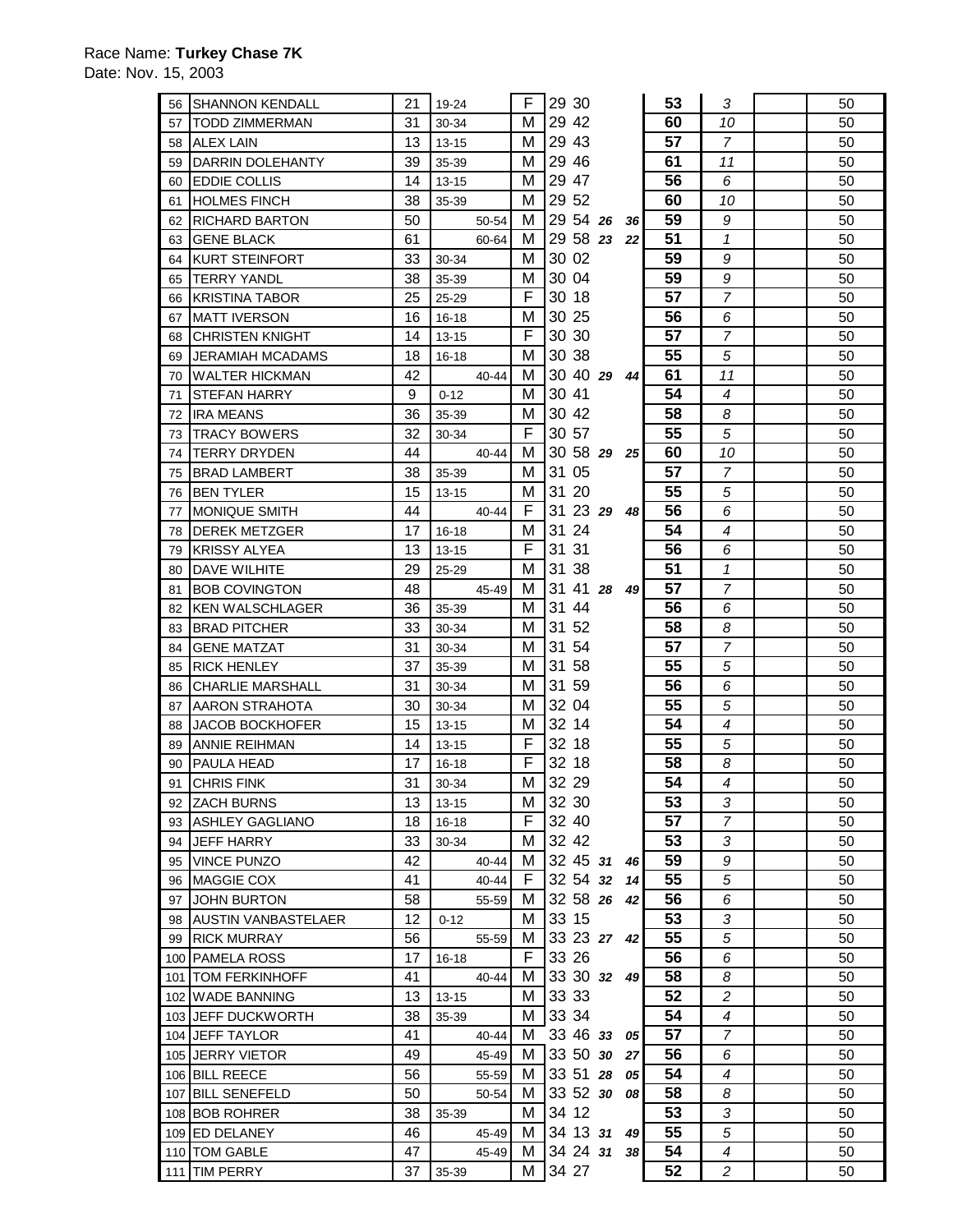| 112 IMELANIE MUNN                   | 30       | 30-34                  | F      | 34 29          |          |                 | 54       | 4                       | 50       |
|-------------------------------------|----------|------------------------|--------|----------------|----------|-----------------|----------|-------------------------|----------|
| 113 JOHN KENNY                      | 42       | 40-44                  | м      | 34 47 33       |          | 44              | 56       | 6                       | 50       |
| 114 NACOLE HAMILTON                 | 11       | $0 - 12$               | F      | 34 49          |          |                 | 50       | 0                       | 50       |
| 115 KELLI HOEFLINGER                | 25       | 25-29                  | F      | 34 52          |          |                 | 56       | 6                       | 50       |
| 116 DAVID CALDWELL                  | 63       | 60-64                  | м      | 34 53 26       |          | 30 <sub>l</sub> | 50       | 0                       | 50       |
| 117 JEREMY JOHNSON                  | 15       | $13 - 15$              | м      | 34 58          |          |                 | 51       | $\mathbf{1}$            | 50       |
| 118 JENNY SHORT                     | 19       | 19-24                  | F      | 35 06          |          |                 | 52       | 2                       | 50       |
| 119 JEFF PERRY                      | 40       | 40-44                  | м      | 35 10 34       | 48       |                 | 55       | 5                       | 50       |
| 120 JAKE DAVIDSON                   | 14       | $13 - 15$              | м      | 35 23          |          |                 | 50       | 0                       | 50       |
| 121 HOWARD DEITSCH                  | 58       | 55-59                  | м      | 35 26 28       |          | 42              | 53       | 3                       | 50       |
| 122 LESLEY FERKINHOFF               | 13       | $13 - 15$              | F      | 35 28          |          |                 | 54       | 4                       | 50       |
| 123 MICHAEL BANNING                 | 12       | $0 - 12$               | м      | 35 44          |          |                 | 52       | 2                       | 50       |
| 124 IJEFF BANNING                   | 42       | 40-44                  | м      | 35 45 34       |          | 40              | 54       | 4                       | 50       |
| 125 MARY ANN STIENBARGER            | 44       | 40-44                  | F      | 35 56 34       |          | 08              | 54       | 4                       | 50       |
| 126 LAUREN MITCHELL                 | 15       | $13 - 15$              | F      | 35 58          |          |                 | 53       | 3                       | 50       |
| 127 JULIE SENEFELD                  | 34       | 30-34                  | F      | 36 02          |          |                 | 53       | 3                       | 50       |
| 128 SARAH GABLE                     | 17       | 16-18                  | F      | 36 06          |          |                 | 55       | 5                       | 50       |
| 129 LAURA BOWEN                     | 18       | 16-18                  | F      | 36 33          |          |                 | 54       | $\overline{4}$          | 50       |
| 130 <b>THOMAS HALE</b>              | 42       | 40-44                  | м      | 36 36 35       | 30       |                 | 53       | 3                       | 50       |
| 131 KIP GABLE                       | 46       | 45-49                  | м      | 36 40 34       |          | 06              | 53       | 3                       | 50       |
| 132 GARLAND GOWEN                   | 71       | $70+$                  | м      | 36 41 24       |          | 56              | 51       | 1                       | 50       |
| 133 JORDAN KEARNEY                  | 12       | $0 - 12$               | м      | 36 42          |          |                 | 51       | $\mathbf{1}$            | 50       |
| 134 MELISSA STEPHENSON              | 17       | 16-18                  | F      | 36 45          |          |                 | 53       | 3                       | 50       |
| 135 DAVID LEDMAN                    | 22       | 19-24                  | м      | 37 08          |          |                 | 52       | $\overline{c}$          | 50       |
| 136 JEFF ARNOLD                     | 42       | 40-44                  | м      | 37 09 36       |          | 02              | 52       | $\overline{c}$          | 50       |
| 137 KEITH BOWEN                     | 48       | 45-49                  | м      | 37 10          | 33       | 49              | 52       | $\overline{c}$          | 50       |
| 138 ANNETTE RODEFELD                | 49       | 45-49                  | F      | 37 11          | 27<br>33 |                 | 52       | 2                       | 50       |
| 139 KEVIN HARRY                     | 51       | 50-54                  | м      | 37 11 32       |          | 43              | 57       | 7                       | 50       |
| 140 JAY HINSHAW                     | 30       | 30-34                  | м      | 37 20          |          |                 | 52       | $\overline{c}$          | 50       |
| 141 BOB PATTON                      | 56       | 55-59                  | м      |                |          | 13 <sup>1</sup> | 52       | 2                       |          |
|                                     |          |                        |        |                |          |                 |          |                         |          |
|                                     |          |                        |        | 37 37 31       |          |                 |          |                         | 50       |
| 142 ANDY SMITH                      | 43       | 40-44                  | м      | 38 01          | 36<br>29 |                 | 51       | $\mathcal I$            | 50       |
| 143 LAURA ARNOLD                    | 41       | 40-44                  | F      | 38 40 37       | 53       |                 | 53       | 3                       | 50       |
| 144 DAVID WETZEL                    | 44       | 40-44                  | м      | 38 46 36       | 49       |                 | 50       | 0                       | 50       |
| 145 CHRISTINE RUNYON                | 14       | 13-15                  | F      | 38 47          |          |                 | 52       | 2                       | 50       |
| 146 DAVID HENSLEY                   | 52       | 50-54                  | M      | 38 51 33       | 47       |                 | 56       | 6                       | 50       |
| 147 COLIN SMITH                     | 54       | 50-54                  | м      | 38 52 33       |          | 02              | 55       | 5                       | 50       |
| 148 AIMEE CHAPMAN                   | 44       | 40-44                  | F      | 39 09 37 11    |          |                 | 52       | 2                       | 50       |
| 149 LINDSAY TOLER<br>150 MARY KELLY | 18       | $16 - 18$              | F<br>F | 39 17<br>39 18 |          |                 | 52       | 2<br>$\mathcal I$       | 50<br>50 |
| 151 EMILY CARSON                    | 17<br>17 | $16 - 18$<br>$16 - 18$ | F      | 39 19          |          |                 | 51<br>50 | 0                       | 50       |
| 152 TYLER HAYES                     | 17       | $16 - 18$              | м      | 39 20          |          |                 | 53       | 3                       | 50       |
| 153 RACHEL METZGER                  | 19       | 19-24                  | F      | 39 24          |          |                 | 51       | $\mathcal I$            | 50       |
| 154 SARAH GEORGE                    | 26       | 25-29                  | F      | 39 30          |          |                 | 55       | 5                       | 50       |
| 155 CHERIE DOLEHANTY                | 34       | 30-34                  | F      | 39 31          |          |                 | 52       | $\overline{\mathbf{c}}$ | 50       |
| 156 MIKE GLOVER                     | 34       | 30-34                  | М      | 40 00          |          |                 | 51       | 1                       | 50       |
| 157 MARK BOUGH                      | 45       | 45-49                  | м      | 40 18 37 52    |          |                 | 51       | 1                       | 50       |
| 158 DEBORAH MANES                   | 50       | 50-54                  | F      | 40 21 35       | 54       |                 | 55       | 5                       | 50       |
| 159 CHRISTINE CASTEEL               | 38       | 35-39                  | F      | 40 24          |          |                 | 53       | 3                       | 50       |
| 160 DEBBIE CUMMINS                  | 48       | 45-49                  | F      | 40 29 36       | 50       |                 | 51       | $\mathcal I$            | 50       |
| 161 DALE CUMMINS                    | 55       | 55-59                  | м      | 40 59 34       | 25       |                 | 51       | 1                       | 50       |
| 162 CONNIE CODDINGTON               | 54       | 50-54                  | F      | 41 30 35       |          | 16              | 54       | 4                       | 50       |
| 163 KAREN WEAVER                    | 52       | 50-54                  | F      | 41 39 36       |          | 14              | 53       | 3                       | 50       |
| 164 CINDA BROWN                     | 57       | 55-59                  | F      | 41 51 34       |          | 19              | 51       | $\mathcal I$            | 50       |
| 165 CHRIS BARNHIZER                 | 16       | 16-18                  | м      | 41 55          |          |                 | 52       | 2                       | 50       |
| 166 KRISTI MATHEWS                  | 15       | 13-15                  | F      | 41 56          |          |                 | 51       | $\mathcal I$            | 50       |